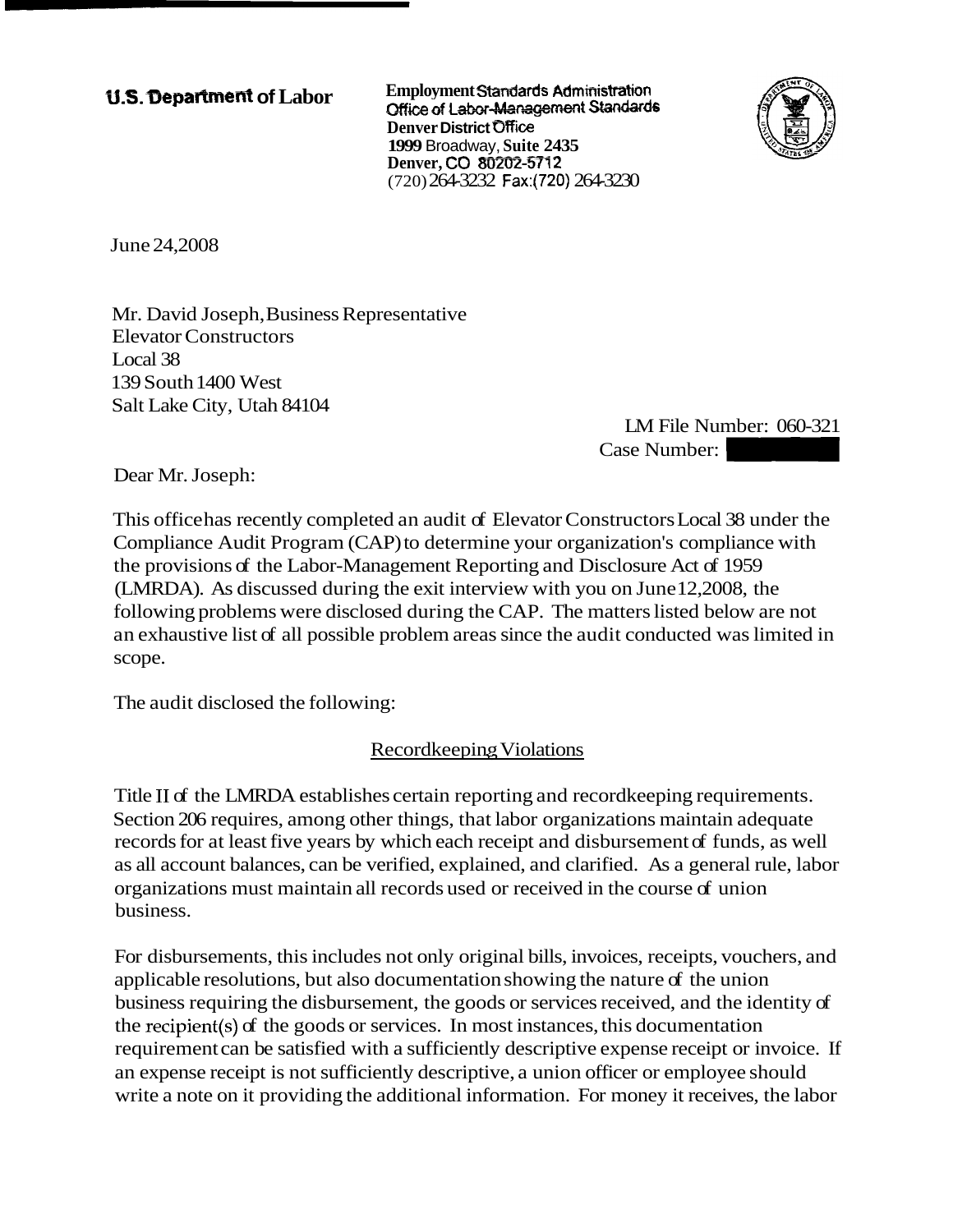organization must keep at least one record showing the date, amount, purpose, and source of that money. The labor organization must also retain bank records for all accounts.

The audit of Elevator Constructors Local 38 2007 records revealed the following recordkeeping violations:

Failure to Record Receipts

The union did not maintain all receipts for the purchase of soft drinks for the soft drink machine. The union did not require receipts for the prizes purchased for the union's golf tournament. The union kept a record of some, but not all, t-shirt sales. Receipts for t-shirt sales were recorded in the general ledger, but the union did not keep a record of all sales made.

As previously noted above, labor organizations must retain original receipts, bills, and vouchers for all disbursements. The union is also responsible for accurate entries in its books and records. The president and treasurer (or corresponding principal officers) of your union, who are required to sign your union's LM report, are responsible for properly maintaining union records.

Based on your assurance that Local 38 will retain adequate documentation in the future, OLMS will take no further enforcement action at this time regarding the above violations.

## **Other Violations**

The audit disclosed the following other violation:

## Inadequate Bonding

The audit revealed a violation of LMRDA Section 502 (Bonding), which requires that union officers and employees be bonded for no less than 10 percent of the total funds those individuals or their predecessors handled during the preceding fiscal year.

The audit revealed that Local 38's officers and employees were not bonded for the minimum amount required at the time of the audit. However, the union obtained adequate bonding coverage and provided evidence of this to OLMS during the audit. As a result, OLMS will take no further enforcement action regarding this issue.